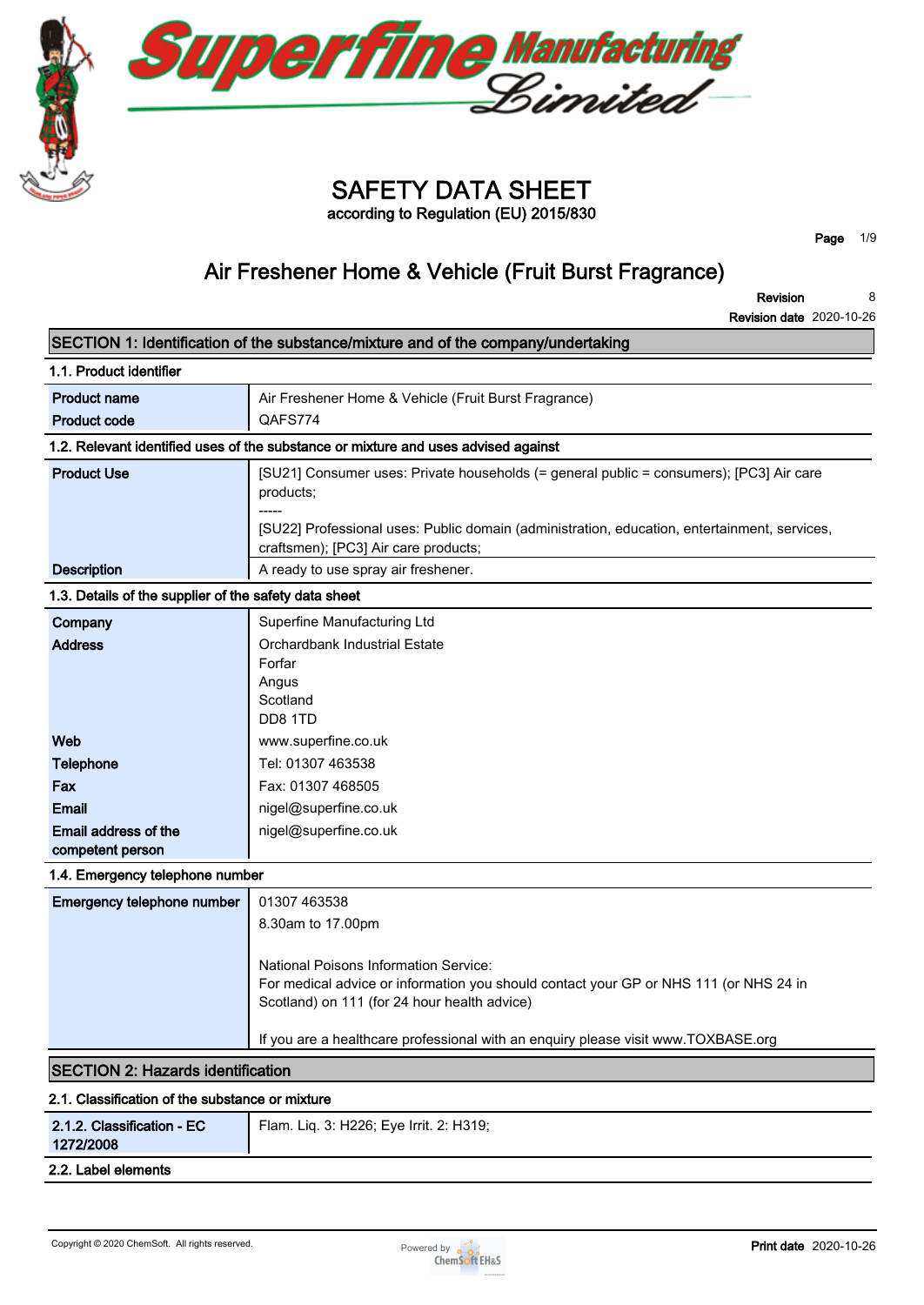| 2.2. Label elements                                  |                                                                                                                                                                                                                               |
|------------------------------------------------------|-------------------------------------------------------------------------------------------------------------------------------------------------------------------------------------------------------------------------------|
| Hazard pictograms                                    |                                                                                                                                                                                                                               |
| <b>Signal Word</b>                                   | Warning                                                                                                                                                                                                                       |
| <b>Hazard Statement</b>                              | Flam. Liq. 3: H226 - Flammable liquid and vapour.<br>Eye Irrit. 2: H319 - Causes serious eye irritation.                                                                                                                      |
| <b>Precautionary Statement:</b><br><b>Prevention</b> | P102 - Keep out of reach of children.<br>P210 - Keep away from heat, hot surfaces, sparks, open flames and other ignition sources. No<br>smoking.                                                                             |
| <b>Precautionary Statement:</b><br>Response          | P305+P351+P338 - IF IN EYES: Rinse cautiously with water for several minutes. Remove contact<br>lenses, if present and easy to do. Continue rinsing.<br>P337+P313 - If eye irritation persists: Get medical advice/attention. |
| <b>Precautionary Statement:</b><br><b>Storage</b>    | P403+P235 - Store in a well-ventilated place. Keep cool.                                                                                                                                                                      |
| <b>Precautionary Statement:</b><br><b>Disposal</b>   | P501 - Dispose of contents/container to an approved disposal site, in accordance with local<br>regulations.                                                                                                                   |
| <b>SUPPLEMENTAL HAZARD</b><br><b>INFORMATION</b>     | Ingredients - Denatured Alcohol, Aqua, Parfum.                                                                                                                                                                                |
| 2.3. Other hazards                                   |                                                                                                                                                                                                                               |
| Other hazards                                        | This mixture is not classified as PBT or vPvB according to current EU criteria.                                                                                                                                               |

## **SECTION 3: Composition/information on ingredients**

#### **3.2. Mixtures**

#### **EC 1272/2008**

| <b>Chemical Name</b>                                                 | Index No.    | CAS No.    | EC No.    | <b>REACH Registration</b><br><b>Number</b> | Conc.<br>$(\%w/w)$ | Classification                                                           |
|----------------------------------------------------------------------|--------------|------------|-----------|--------------------------------------------|--------------------|--------------------------------------------------------------------------|
| 2,2-dimethyl-1,3-dioxolan-4-ylmetha<br>nol                           |              | 100-79-8   | 202-888-7 | 01-2120066005-66                           |                    | 1 - 10% Eye Irrit. 2: H319;                                              |
| Ethanol: Ethyl Alcohol (Ethanol)                                     |              | 64-17-5    | 200-578-6 | 01-2119457610-43                           |                    | 50 - 60% Flam. Liq. 2: H225; Eye Irrit.<br>2: H319:                      |
| 3a-4,5,6,7,7a-hexahydro-7,<br>methane-1(3)H-inden-5(6)-yl<br>acetate |              | 5413-60-5  | 226-501-6 |                                            |                    | 1 - 10% Aquatic Chronic 3: H412;                                         |
| 1,1-Dimethyl-2-Phenyl Ethyl<br>Butyrate                              |              | 10094-34-5 | 233-221-8 |                                            |                    | 0 - 0.5% Aguatic Chronic 2: H411;                                        |
| 3,7-Dimethyloctan-3-ol                                               |              | 78-69-3    | 201-133-9 | 01-2119454788-21                           |                    | 0 - 0.5% Skin Irrit. 2: H315; Skin Sens.<br>1: H317; Eye Irrit. 2: H319; |
| 3-Methyl Butyl Butanoate                                             |              | 106-27-4   | 203-380-8 |                                            |                    | 0 - 0.5% Flam. Liq. 3: H226; Aquatic<br>Chronic 3: H412:                 |
| Ethyl butyrate                                                       |              | 105-54-4   | 203-306-4 |                                            |                    | 0 - 0.5% Flam. Lig. 3: H226;                                             |
| Hex-3-en-1-yl acetate                                                |              | 3681-71-8  | 222-960-1 |                                            |                    | 0 - 0.5% Flam. Lig. 3: H226;                                             |
| n-butyl acetate (Butyl acetate)                                      | 607-025-00-1 | 123-86-4   | 204-658-1 | 01-2119485493-29                           |                    | 0 - 0.5% Flam. Lig. 3: H226; STOT SE<br>3: H336:                         |

## **Further information**

**Product Shelf Life | RECOMMENDED SHELF LIFE 1 YEAR FROM DATE OF DELIVERY.** 

**SECTION 4: First aid measures**

#### **4.1. Description of first aid measures**

| Inhalation          | Move the exposed person to fresh air.                                     |
|---------------------|---------------------------------------------------------------------------|
| Eve contact         | Rinse immediately with plenty of water. Contact lenses should be removed. |
| <b>Skin contact</b> | Remove contaminated clothing. Wash with water and soap as a precaution.   |

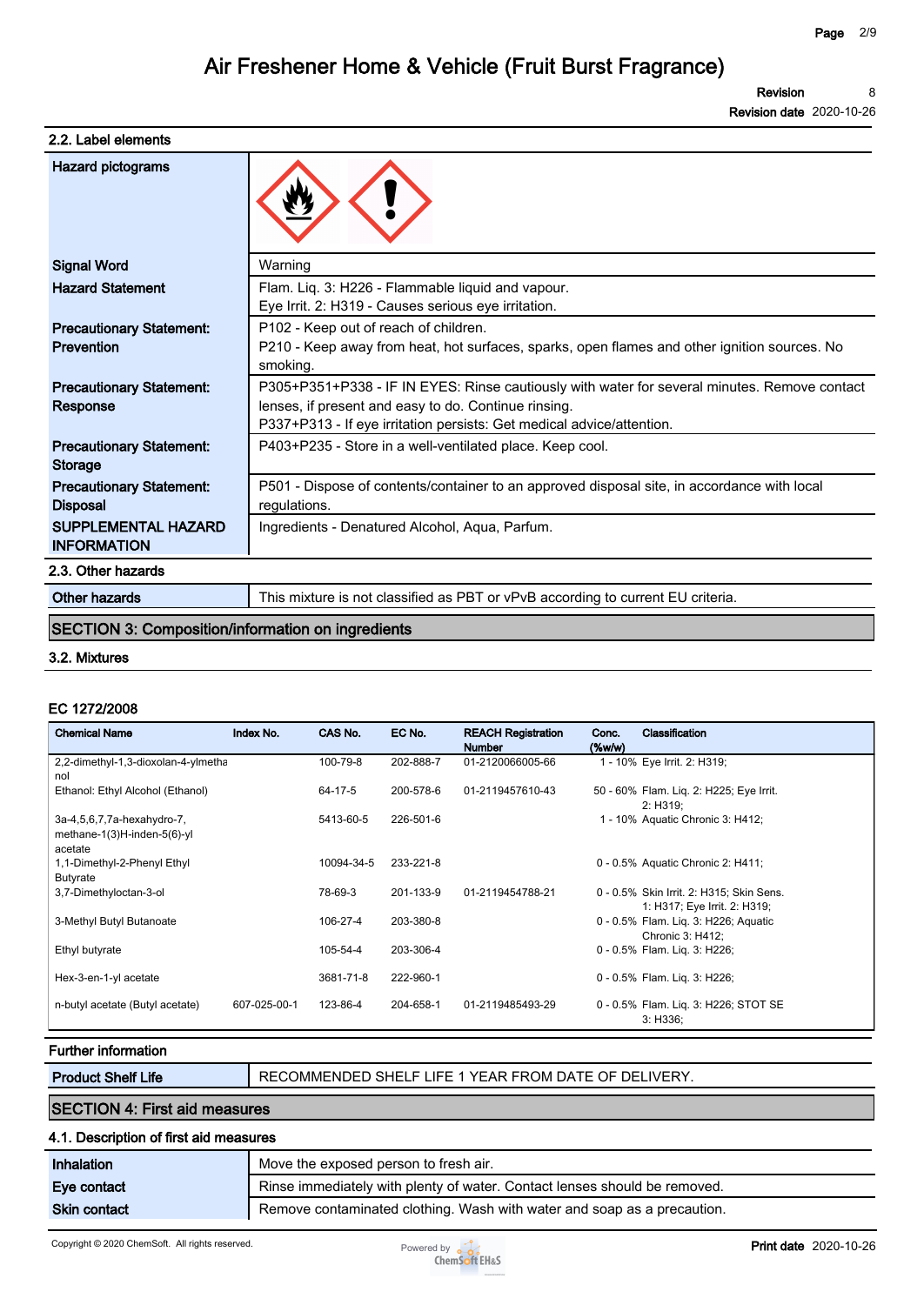**Revision date 2020-10-26**

| 4.1. Description of first aid measures                     |                                                                                                                                                                                                                   |
|------------------------------------------------------------|-------------------------------------------------------------------------------------------------------------------------------------------------------------------------------------------------------------------|
| Ingestion                                                  | DO NOT INDUCE VOMITING. Rinse mouth thoroughly.                                                                                                                                                                   |
|                                                            | 4.2. Most important symptoms and effects, both acute and delayed                                                                                                                                                  |
| Inhalation                                                 | High concentration of vapour in enclosed space may cause irritation, headaches and nausea. May<br>cause irritation to respiratory system.                                                                         |
| Eye contact                                                | Causes serious eye irritation.                                                                                                                                                                                    |
| <b>Skin contact</b>                                        | May cause skin dryness and irritation. Prolonged contact may cause defatting of the skin.                                                                                                                         |
| Ingestion                                                  | May cause irritation to mucous membranes.                                                                                                                                                                         |
|                                                            | 4.3. Indication of any immediate medical attention and special treatment needed                                                                                                                                   |
|                                                            | TREAT SYMPTOMATICALLY.                                                                                                                                                                                            |
| Inhalation                                                 | Move the exposed person to fresh air. Seek medical attention if irritation or symptoms persist.                                                                                                                   |
| Eye contact                                                | Contact lenses should be removed. Rinse immediately with plenty of water. Seek medical attention<br>if irritation or symptoms persist.                                                                            |
| <b>Skin contact</b>                                        | Seek medical attention if irritation or symptoms persist.                                                                                                                                                         |
| Ingestion                                                  | Drink 1 to 2 glasses of water. Seek medical attention if irritation or symptoms persist.                                                                                                                          |
| <b>General information</b>                                 |                                                                                                                                                                                                                   |
|                                                            | If you feel unwell, seek medical advice (show the label where possible). Treat symptomatically.                                                                                                                   |
| <b>SECTION 5: Firefighting measures</b>                    |                                                                                                                                                                                                                   |
| 5.1. Extinguishing media                                   |                                                                                                                                                                                                                   |
|                                                            | Flammable liquid. Use extinguishing measures that are appropriate to local circumstances and the                                                                                                                  |
|                                                            | surrounding environment.                                                                                                                                                                                          |
| 5.2. Special hazards arising from the substance or mixture |                                                                                                                                                                                                                   |
|                                                            | Flammable liquid and vapour.                                                                                                                                                                                      |
| 5.3. Advice for firefighters                               |                                                                                                                                                                                                                   |
|                                                            | Fire fighters should wear self contained positive pressure breathing apparatus (SCBA) and full<br>turnout gear.                                                                                                   |
| <b>Further information</b>                                 |                                                                                                                                                                                                                   |
|                                                            | In the event of a fire and/or explosion do not breath fumes. Standard procedure for chemical fires.<br>Use extinguishing measures that are appropriate to local circumstances and the surrounding<br>environment. |
| <b>SECTION 6: Accidental release measures</b>              |                                                                                                                                                                                                                   |
|                                                            | 6.1. Personal precautions, protective equipment and emergency procedures                                                                                                                                          |
|                                                            |                                                                                                                                                                                                                   |
|                                                            | Wear suitable protective equipment. Flammable liquid. Avoid sparks, flames, heat and sources of<br>ignition.                                                                                                      |
| 6.2. Environmental precautions                             |                                                                                                                                                                                                                   |
|                                                            | Advise local authorities if large spills cannot be contained.                                                                                                                                                     |
| 6.3. Methods and material for containment and cleaning up  |                                                                                                                                                                                                                   |
|                                                            | Absorb with inert, absorbent material. Sweep up. Transfer to suitable, labelled containers for<br>disposal. Avoid sparks, flames, heat and sources of ignition.                                                   |
| 6.4. Reference to other sections                           |                                                                                                                                                                                                                   |
|                                                            | See section 2, 7, 8, 13 for further information.                                                                                                                                                                  |
| <b>SECTION 7: Handling and storage</b>                     |                                                                                                                                                                                                                   |
|                                                            |                                                                                                                                                                                                                   |
| 7.1. Precautions for safe handling                         |                                                                                                                                                                                                                   |
|                                                            | Adopt best Manual Handling considerations when handling, carrying and dispensing.                                                                                                                                 |

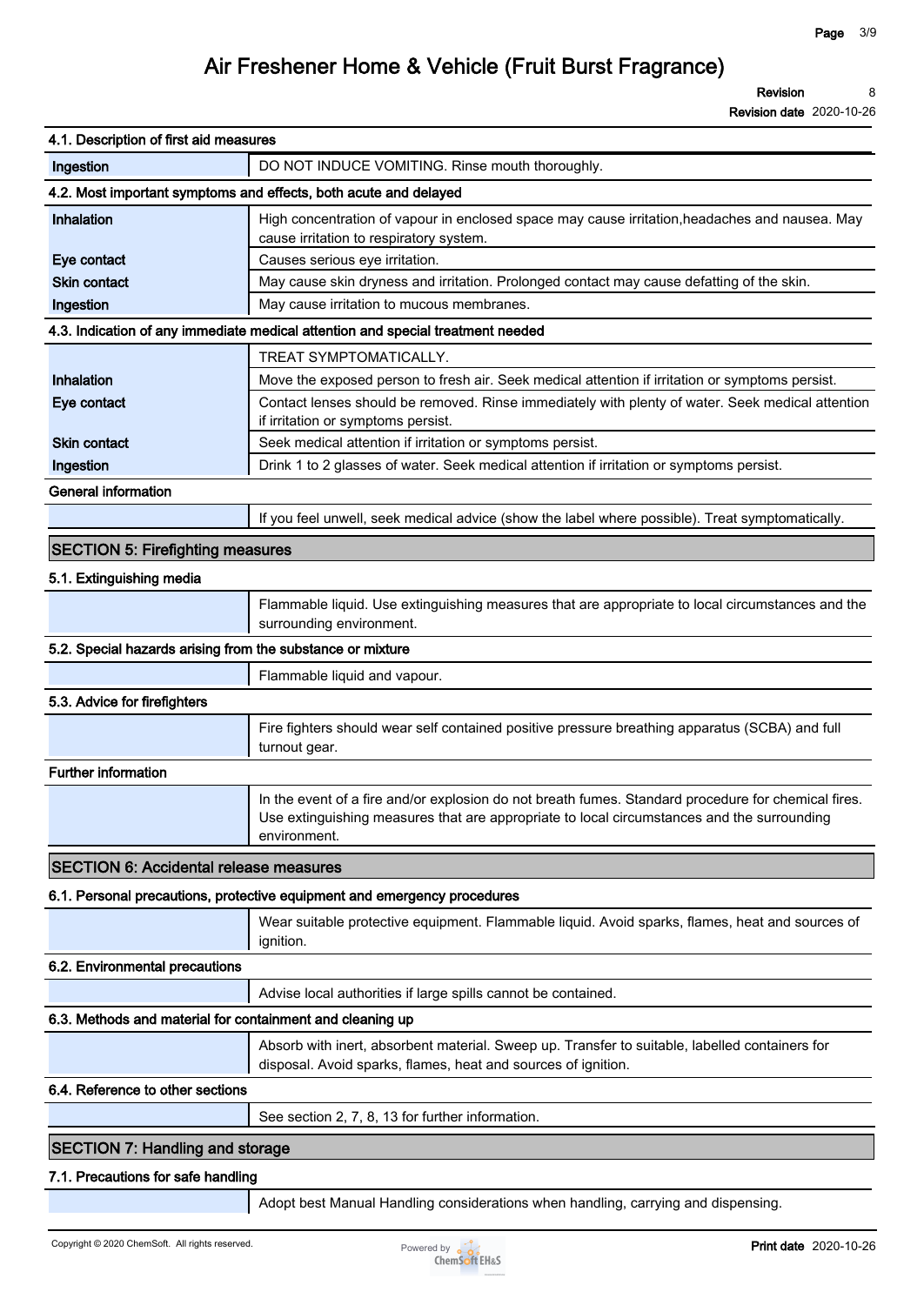|                                                                   | <b>Revision date 2020-10-26</b>                                                                                                                                                                                                                                                                 |
|-------------------------------------------------------------------|-------------------------------------------------------------------------------------------------------------------------------------------------------------------------------------------------------------------------------------------------------------------------------------------------|
| 7.2. Conditions for safe storage, including any incompatibilities |                                                                                                                                                                                                                                                                                                 |
|                                                                   | Flammable liquid. Avoid sparks, flames, heat and sources of ignition. Avoid storing in direct Sun<br>Light. Store in a well-ventilated place. Keep cool. Store in original container. Keep container tightly<br>closed. Keep away from combustible material. Keep out of the reach of children. |
| 7.3. Specific end use(s)                                          |                                                                                                                                                                                                                                                                                                 |
|                                                                   | A ready to use spray air freshener.                                                                                                                                                                                                                                                             |
| Suitable packaging                                                |                                                                                                                                                                                                                                                                                                 |
|                                                                   | Plastic containers.                                                                                                                                                                                                                                                                             |
| SECTION 8: Exposure controls/personal protection                  |                                                                                                                                                                                                                                                                                                 |

### **8.1. Control parameters**

|                                  | Occupational exposure controls.                  |                                                    |  |
|----------------------------------|--------------------------------------------------|----------------------------------------------------|--|
| 8.1.1. Exposure Limit Values     |                                                  |                                                    |  |
| Ethanol: Ethyl Alcohol (Ethanol) | WEL 8-hr limit ppm: 1000                         | <b>WEL 8-hr limit mg/m3: 1920</b>                  |  |
|                                  | WEL 15 min limit ppm: -                          | WEL 15 min limit mg/m3: -                          |  |
|                                  | WEL 8-hr limit mg/m3 total -<br>inhalable dust:  | WEL 15 min limit mg/m3 total -<br>inhalable dust:  |  |
|                                  | WEL 8-hr limit mg/m3 total -<br>respirable dust: | WEL 15 min limit mg/m3 total -<br>respirable dust: |  |
| n-butyl acetate (Butyl acetate)  | WEL 8-hr limit ppm: 150                          | WEL 8-hr limit mg/m3: 724                          |  |
|                                  | WEL 15 min limit ppm: 200                        | WEL 15 min limit mg/m3: 966                        |  |
|                                  | WEL 8-hr limit mg/m3 total -<br>inhalable dust:  | WEL 15 min limit mg/m3 total -<br>inhalable dust:  |  |
|                                  | WEL 8-hr limit mg/m3 total -<br>respirable dust: | WEL 15 min limit mg/m3 total -<br>respirable dust: |  |

### **DNEL: Derived no-effect level.**

| <b>Exposure Pattern - Workers</b> |                                                             |                                         |
|-----------------------------------|-------------------------------------------------------------|-----------------------------------------|
| <b>Ethanol: Ethyl Alcohol</b>     | Long-term - inhalation - Systemic $950 \text{ mg/m}^3$      |                                         |
|                                   | effects                                                     |                                         |
|                                   | <b>Long-term - inhalation - Local</b> $1900 \text{ mg/m}^3$ | Long-term - dermal - Systemic 343 mg/kg |
|                                   | effects                                                     | effects                                 |

### **Exposure Pattern - General population**

| <b>Ethanol: Ethyl Alcohol</b> | Long-term - inhalation - Systemic $114 \text{ mg/m}^3$ |                                         |
|-------------------------------|--------------------------------------------------------|-----------------------------------------|
|                               | effects                                                |                                         |
|                               | Long-term - inhalation - Local $950 \text{ mg/m}^3$    | Long-term - dermal - Systemic 206 mg/kg |
|                               | effects                                                | effects                                 |
|                               | Long-term - oral - Systemic 87 mg/kg                   |                                         |
|                               | effects                                                |                                         |

#### **8.2. Exposure controls**



**Adopt best Manual Handling considerations when handling, carrying and dispensing. Avoid contact with skin and eyes. Handle in accordance with good industrial hygiene and safety practice. Use appropriate personal protective equipment. Wear suitable protective clothing and eye/face protection.**

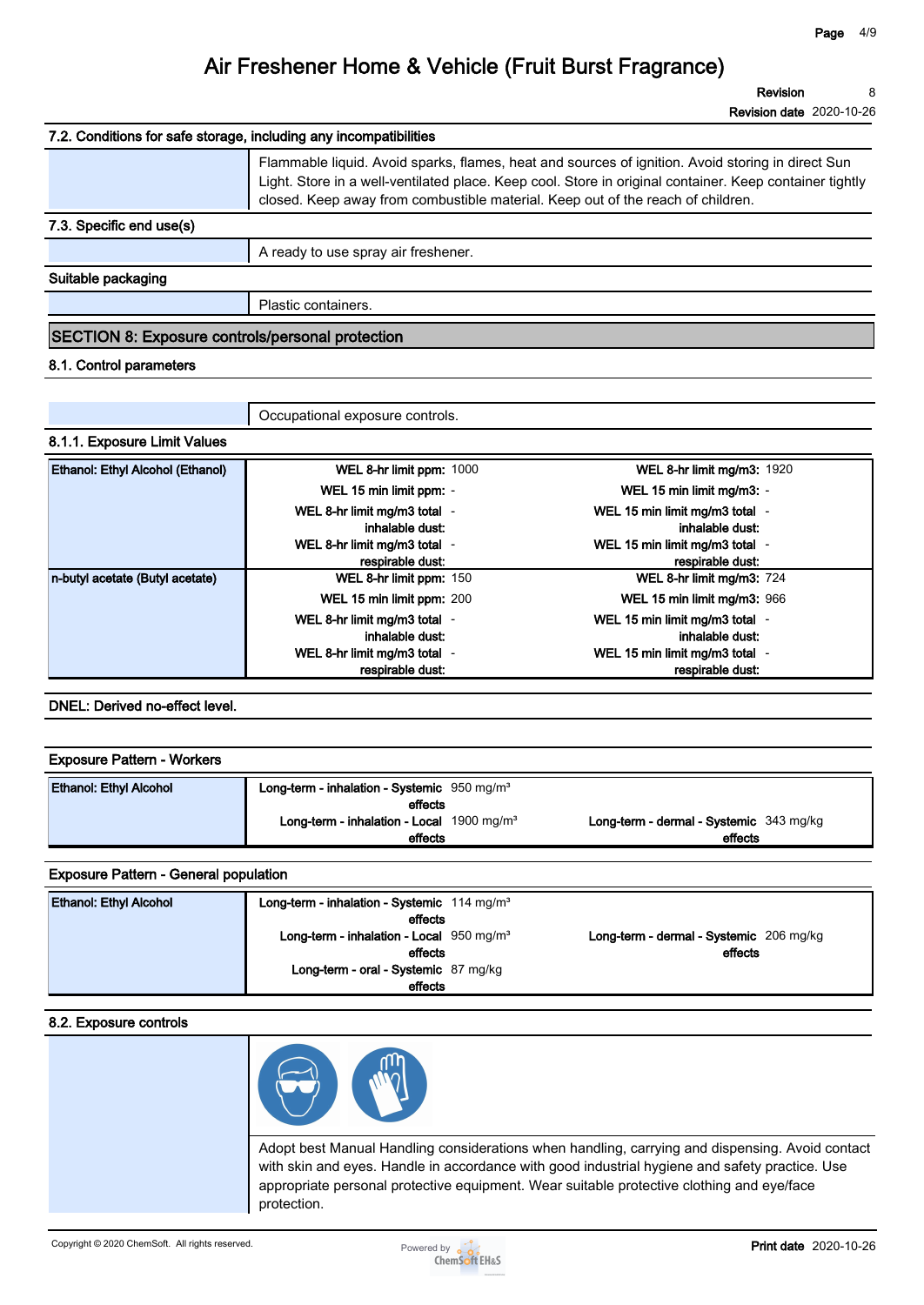| 8.2. Exposure controls                     |                                                                                                                                                                                                                                                                                                                                                                                                               |
|--------------------------------------------|---------------------------------------------------------------------------------------------------------------------------------------------------------------------------------------------------------------------------------------------------------------------------------------------------------------------------------------------------------------------------------------------------------------|
| 8.2.1. Appropriate engineering<br>controls | Provide exhaust ventilation or other engineering controls to keep the airborne concentrations of<br>vapours below there respective threshold limit value. Ensure eyewash stations and safety<br>showers are close to the workstation location.                                                                                                                                                                |
| Eye / face protection                      | Avoid contact with eyes. If splashes are likely to occur, wear: safety glasses with side-shields.<br>Eyewear complying with an approved standard should be worn if a risk assessment indicates eye<br>contact is possible. The following protection should be worn: Wear chemical splash goggles.<br>Personal protective equipment for eye and face protection should comply with European Standard<br>EN166. |
| Skin protection -<br>Handprotection        | Nitrile rubber gloves. Choose gloves to protect hands against chemicals depending on the<br>concentration and quantity of the hazardous substance and specific to place of work. For special<br>applications, we recommend clarifying the resistance to chemicals of the aforementioned<br>protective gloves with the glove manufacturer.                                                                     |
| <b>Respiratory protection</b>              | No personal respiratory protective equipment normally required. In case of insufficient ventilation<br>wear suitable respiratory equipment.                                                                                                                                                                                                                                                                   |
| 8.2.3. Environmental exposure<br>controls  | Prevent further leakage or spillage if safe to do so.                                                                                                                                                                                                                                                                                                                                                         |
|                                            |                                                                                                                                                                                                                                                                                                                                                                                                               |

**SECTION 9: Physical and chemical properties**

### **9.1. Information on basic physical and chemical properties**

| Appearance                                     | Liquid                                    |
|------------------------------------------------|-------------------------------------------|
|                                                | <b>Colour</b> Colourless                  |
|                                                | <b>Odour</b> Designer Fragranced          |
|                                                | <b>Odour threshold</b> No data available  |
|                                                | $pH$ 4 - 6                                |
|                                                | <b>Melting point</b> No data available    |
|                                                | Initial boiling point   No data available |
| <b>Flash point</b> $23^{\circ}$ C              |                                           |
|                                                | <b>Evaporation rate</b> No data available |
| Flammability (solid, gas)   No data available  |                                           |
|                                                | Vapour pressure   No data available       |
|                                                | Vapour density   No data available        |
|                                                | Relative density   0.85 - 0.95 g/cm3      |
| <b>Partition coefficient</b> No data available |                                           |
| Autoignition temperature   No data available   |                                           |
|                                                | Viscosity $\vert$ < 50 centipoise         |
| <b>Explosive properties</b> No data available  |                                           |
| <b>Oxidising properties</b> No data available  |                                           |
| Solubility                                     | Soluble in water                          |

### **9.2. Other information**

| Conductivity No data available          |  |
|-----------------------------------------|--|
| Surface tension   No data available     |  |
| Gas group   No data available           |  |
| Benzene Content   No data available     |  |
| Lead content   No data available        |  |
| VOC (Volatile organic No data available |  |
| $com$                                   |  |

### **SECTION 10: Stability and reactivity**

#### **10.1. Reactivity**

**Flammable liquid. Stable under normal conditions.**

### **10.2. Chemical stability**

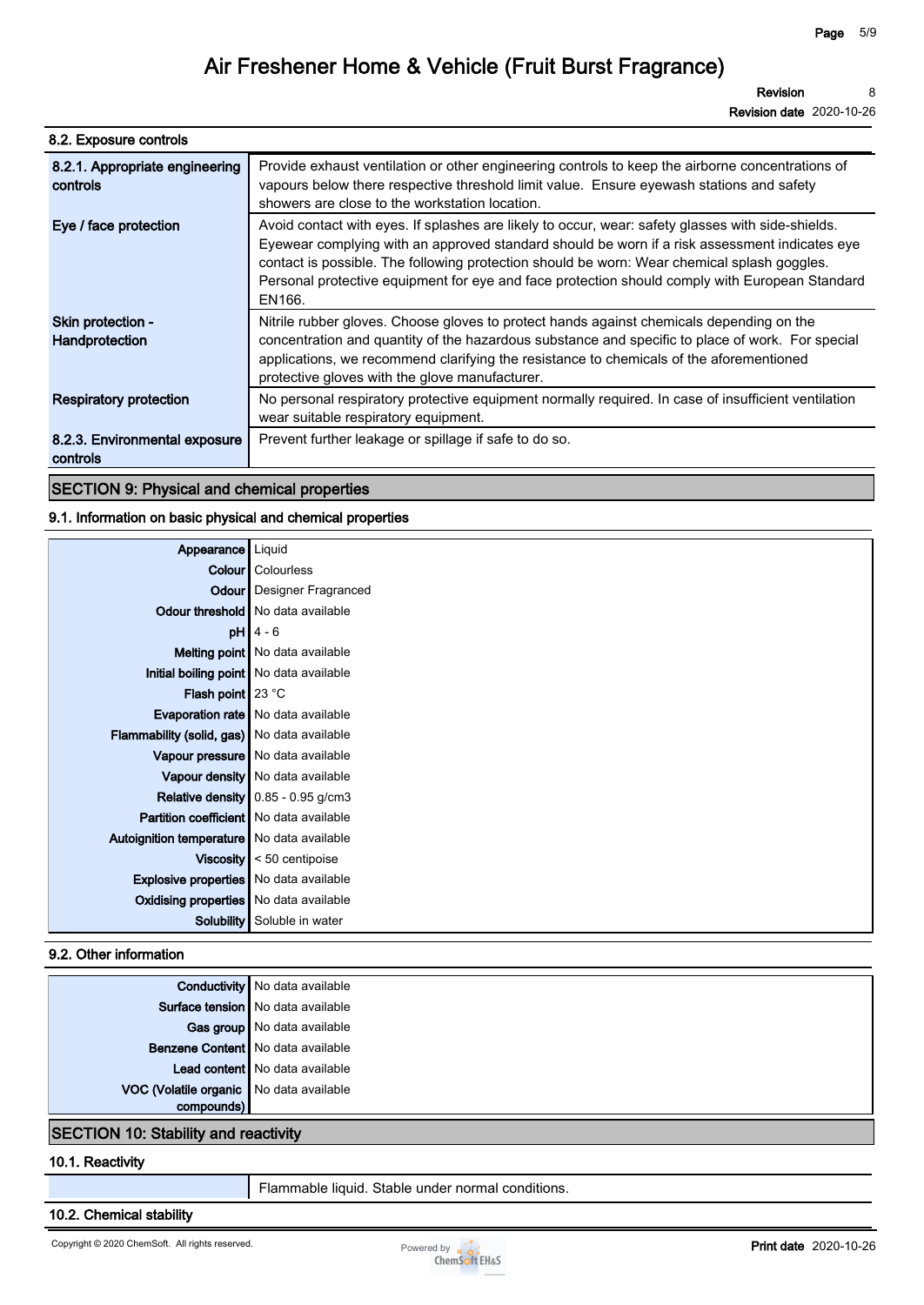**Revision date 2020-10-26**

| 10.2. Chemical stability                     |                                                                                                                                                                              |                                 |
|----------------------------------------------|------------------------------------------------------------------------------------------------------------------------------------------------------------------------------|---------------------------------|
|                                              | Flammable liquid. Stable under normal conditions.                                                                                                                            |                                 |
| 10.3. Possibility of hazardous reactions     |                                                                                                                                                                              |                                 |
|                                              | Oxidising agents. Combustible materials.                                                                                                                                     |                                 |
| 10.4. Conditions to avoid                    |                                                                                                                                                                              |                                 |
|                                              | Avoid sparks, flames, heat and sources of ignition. Avoid storing in direct Sun Light.                                                                                       |                                 |
| 10.5. Incompatible materials                 |                                                                                                                                                                              |                                 |
|                                              | Oxidising agents.                                                                                                                                                            |                                 |
| 10.6. Hazardous decomposition products       |                                                                                                                                                                              |                                 |
|                                              | No Hazardous decomposition products when stored and handled correctly.                                                                                                       |                                 |
|                                              |                                                                                                                                                                              |                                 |
| <b>SECTION 11: Toxicological information</b> |                                                                                                                                                                              |                                 |
| 11.1. Information on toxicological effects   |                                                                                                                                                                              |                                 |
|                                              | This mixture has not been tested as a whole for health effects. The health effects have been<br>calculated using the methods outlined in Regulation (EC) No 1272/2008 (CLP). |                                 |
| <b>Acute toxicity</b>                        | based on available data the classification criteria are not met.                                                                                                             |                                 |
|                                              | Oral ATE = >10,000 mg/kg.<br>Dermal ATE = >10,000 mg/kg.                                                                                                                     |                                 |
|                                              | Inhalation - Dust/Mist ATE = 400 mg/l.                                                                                                                                       |                                 |
| Skin corrosion/irritation                    | based on available data the classification criteria are not met.                                                                                                             |                                 |
| Serious eye damage/irritation                | Eye Irrit. 2: H319 - Causes serious eye irritation.                                                                                                                          |                                 |
| Respiratory or skin<br>sensitisation         | based on available data the classification criteria are not met.                                                                                                             |                                 |
| Germ cell mutagenicity                       | based on available data the classification criteria are not met.                                                                                                             |                                 |
| Carcinogenicity                              | based on available data the classification criteria are not met.                                                                                                             |                                 |
| Reproductive toxicity                        | based on available data the classification criteria are not met.                                                                                                             |                                 |
| STOT-single exposure                         | based on available data the classification criteria are not met.                                                                                                             |                                 |
| STOT-repeated exposure                       | based on available data the classification criteria are not met.                                                                                                             |                                 |
| <b>Aspiration hazard</b>                     | based on available data the classification criteria are not met.                                                                                                             |                                 |
| 11.1.2. Mixtures                             |                                                                                                                                                                              |                                 |
|                                              | No data available.                                                                                                                                                           |                                 |
| 11.1.3. Hazard Information                   |                                                                                                                                                                              |                                 |
|                                              | No data available.                                                                                                                                                           |                                 |
| 11.1.4. Toxicological Information            |                                                                                                                                                                              |                                 |
| 2,2-dimethyl-1,3-dioxolan-4-ylme             | Oral Rat LD50: 7000 mg/kg                                                                                                                                                    | Dermal Rabbit LD50: 2000 mg/kg  |
| thanol                                       |                                                                                                                                                                              |                                 |
|                                              | Inhalation Rat LC50/4 h: >5.11 mg/l                                                                                                                                          |                                 |
| Ethanol: Ethyl Alcohol                       | Oral Rat LD50: >2000 mg/kg<br>Inhalation Rat LC50/4 h: 20 mg/l                                                                                                               | Dermal Rabbit LD50: >2000 mg/kg |
|                                              |                                                                                                                                                                              |                                 |
| <b>SECTION 12: Ecological information</b>    |                                                                                                                                                                              |                                 |
|                                              |                                                                                                                                                                              |                                 |

**12.1. Toxicity**

|                               | No data available                     |
|-------------------------------|---------------------------------------|
| <b>Ethanol: Ethyl Alcohol</b> | NOEC / EC10 for marine or 9.6000 mg/l |
|                               | freshwater organisms                  |

## **12.2. Persistence and degradability**

**Substance biodegrades at a moderate rate and inherently biodegradable according to the OECD** 

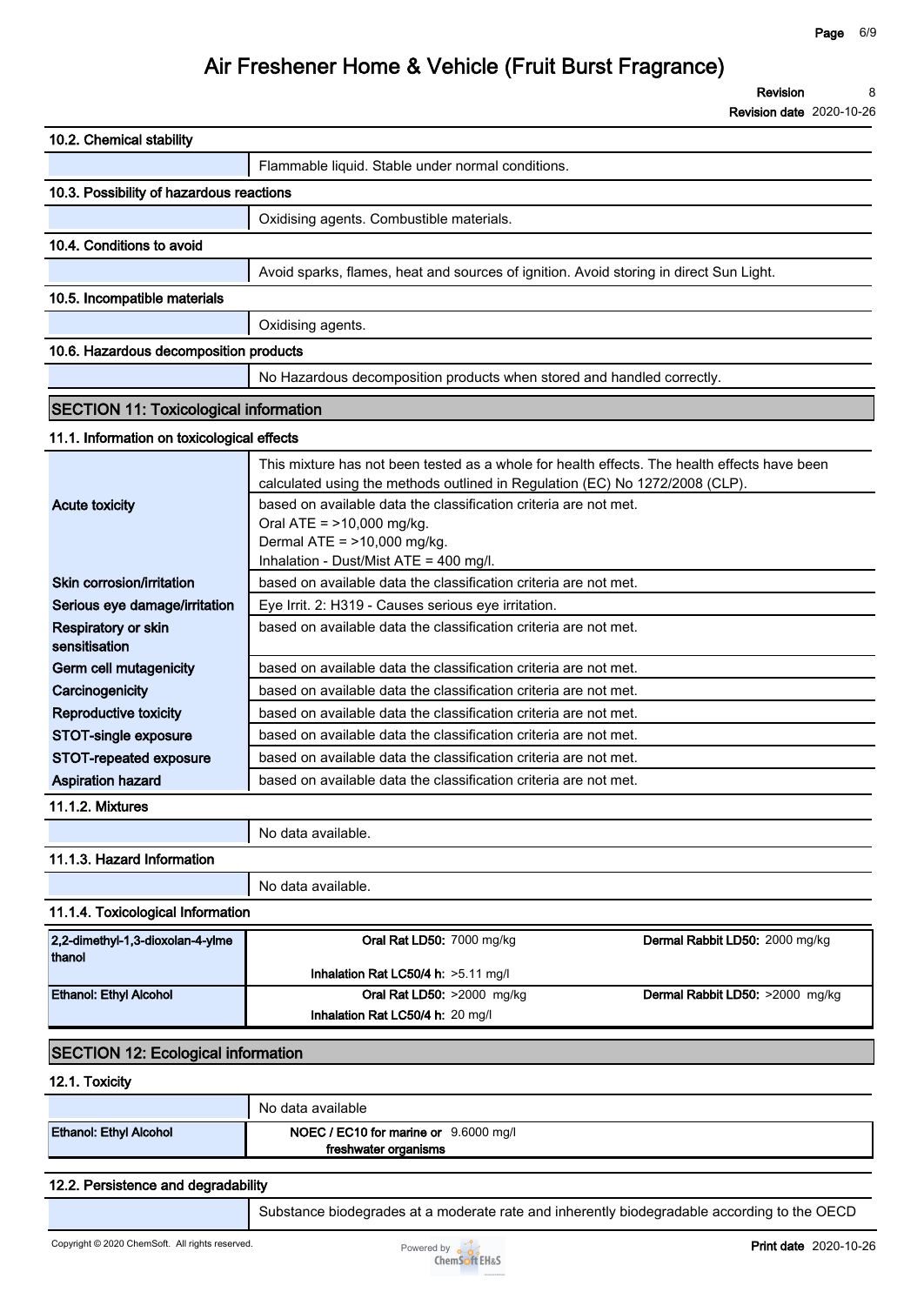**Revision 8**

**Revision date 2020-10-26**

| 12.2. Persistence and degradability        |                                                                                               |
|--------------------------------------------|-----------------------------------------------------------------------------------------------|
|                                            | guide lines.                                                                                  |
| 12.3. Bioaccumulative potential            |                                                                                               |
|                                            |                                                                                               |
|                                            | The product is not bioaccumulating.                                                           |
| <b>Partition coefficient</b>               |                                                                                               |
|                                            | Air Freshener Home & Vehicle No data available<br>Ethanol: Ethyl Alcohol -0.35 log P          |
|                                            | (Fruit Burst Fragrance)                                                                       |
| 12.4. Mobility in soil                     |                                                                                               |
|                                            | This product is soluble in water.                                                             |
| 12.5. Results of PBT and vPvB assessment   |                                                                                               |
|                                            | This mixture is not classified as PBT or vPvB according to current EU criteria.               |
| 12.6. Other adverse effects                |                                                                                               |
|                                            | No data available.                                                                            |
|                                            |                                                                                               |
| <b>SECTION 13: Disposal considerations</b> |                                                                                               |
| 13.1. Waste treatment methods              |                                                                                               |
|                                            | Dispose of waste and residues in accordance with local authority requirements.                |
| <b>General information</b>                 |                                                                                               |
|                                            | Dispose of in compliance with all local and national requirements.                            |
| Disposal of packaging                      |                                                                                               |
|                                            | Do NOT reuse empty containers. Empty containers can be sent to landfill after cleaning, if in |
|                                            | compliance with local and national regulations.                                               |
| <b>SECTION 14: Transport information</b>   |                                                                                               |
| <b>Hazard pictograms</b>                   |                                                                                               |
|                                            |                                                                                               |
|                                            |                                                                                               |
|                                            |                                                                                               |
|                                            |                                                                                               |
|                                            |                                                                                               |
| 14.1. UN number                            |                                                                                               |
|                                            | <b>UN1170</b>                                                                                 |
| 14.2. UN proper shipping name              |                                                                                               |
|                                            | ETHYL ALCOHOL SOLUTION                                                                        |
| 14.3. Transport hazard class(es)           |                                                                                               |
| <b>ADR/RID</b>                             | 3                                                                                             |
| Subsidiary risk                            | Ē,                                                                                            |
| <b>IMDG</b>                                | 3                                                                                             |
| Subsidiary risk                            |                                                                                               |
| <b>IATA</b><br>Subsidiary risk             | 3<br>÷                                                                                        |
|                                            |                                                                                               |
| 14.4. Packing group                        |                                                                                               |
| Packing group                              | $\mathop{\rm III}$                                                                            |
| 14.5. Environmental hazards                |                                                                                               |

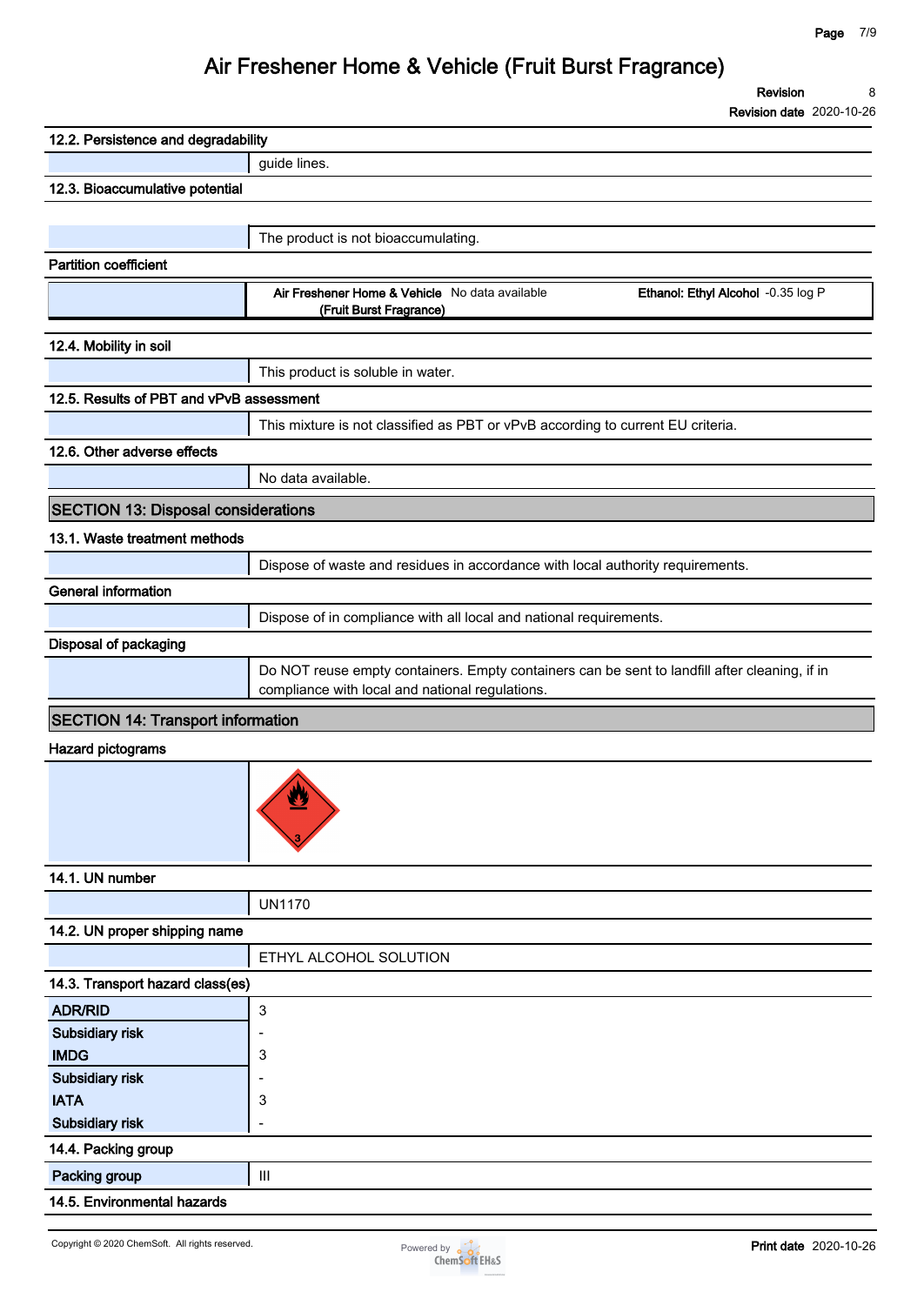| 14.5. Environmental hazards               |                                                                                                                                                                                                                                                                                                                                                                                                                                                                                                                                                                                                                                                                                                                                                                                                                                                                                                                                                                                                                                         |
|-------------------------------------------|-----------------------------------------------------------------------------------------------------------------------------------------------------------------------------------------------------------------------------------------------------------------------------------------------------------------------------------------------------------------------------------------------------------------------------------------------------------------------------------------------------------------------------------------------------------------------------------------------------------------------------------------------------------------------------------------------------------------------------------------------------------------------------------------------------------------------------------------------------------------------------------------------------------------------------------------------------------------------------------------------------------------------------------------|
| <b>Environmental hazards</b>              | No                                                                                                                                                                                                                                                                                                                                                                                                                                                                                                                                                                                                                                                                                                                                                                                                                                                                                                                                                                                                                                      |
| Marine pollutant                          | No                                                                                                                                                                                                                                                                                                                                                                                                                                                                                                                                                                                                                                                                                                                                                                                                                                                                                                                                                                                                                                      |
| 14.6. Special precautions for user        |                                                                                                                                                                                                                                                                                                                                                                                                                                                                                                                                                                                                                                                                                                                                                                                                                                                                                                                                                                                                                                         |
|                                           | No additional special precautions.                                                                                                                                                                                                                                                                                                                                                                                                                                                                                                                                                                                                                                                                                                                                                                                                                                                                                                                                                                                                      |
|                                           | 14.7. Transport in bulk according to Annex II of MARPOL 73/78 and the IBC Code                                                                                                                                                                                                                                                                                                                                                                                                                                                                                                                                                                                                                                                                                                                                                                                                                                                                                                                                                          |
|                                           | Not applicable.                                                                                                                                                                                                                                                                                                                                                                                                                                                                                                                                                                                                                                                                                                                                                                                                                                                                                                                                                                                                                         |
| <b>ADR/RID</b>                            |                                                                                                                                                                                                                                                                                                                                                                                                                                                                                                                                                                                                                                                                                                                                                                                                                                                                                                                                                                                                                                         |
| <b>Hazard ID</b>                          | 30                                                                                                                                                                                                                                                                                                                                                                                                                                                                                                                                                                                                                                                                                                                                                                                                                                                                                                                                                                                                                                      |
| <b>Tunnel Category</b>                    | (D/E)                                                                                                                                                                                                                                                                                                                                                                                                                                                                                                                                                                                                                                                                                                                                                                                                                                                                                                                                                                                                                                   |
| <b>IMDG</b>                               |                                                                                                                                                                                                                                                                                                                                                                                                                                                                                                                                                                                                                                                                                                                                                                                                                                                                                                                                                                                                                                         |
| <b>EmS Code</b>                           | F-E S-D                                                                                                                                                                                                                                                                                                                                                                                                                                                                                                                                                                                                                                                                                                                                                                                                                                                                                                                                                                                                                                 |
| <b>IATA</b>                               |                                                                                                                                                                                                                                                                                                                                                                                                                                                                                                                                                                                                                                                                                                                                                                                                                                                                                                                                                                                                                                         |
| Packing Instruction (Cargo)               | 366                                                                                                                                                                                                                                                                                                                                                                                                                                                                                                                                                                                                                                                                                                                                                                                                                                                                                                                                                                                                                                     |
| <b>Maximum quantity</b>                   | 220L                                                                                                                                                                                                                                                                                                                                                                                                                                                                                                                                                                                                                                                                                                                                                                                                                                                                                                                                                                                                                                    |
| <b>Packing Instruction</b>                | 355                                                                                                                                                                                                                                                                                                                                                                                                                                                                                                                                                                                                                                                                                                                                                                                                                                                                                                                                                                                                                                     |
| (Passenger)                               |                                                                                                                                                                                                                                                                                                                                                                                                                                                                                                                                                                                                                                                                                                                                                                                                                                                                                                                                                                                                                                         |
| <b>Maximum quantity</b>                   | 60 L                                                                                                                                                                                                                                                                                                                                                                                                                                                                                                                                                                                                                                                                                                                                                                                                                                                                                                                                                                                                                                    |
| <b>SECTION 15: Regulatory information</b> |                                                                                                                                                                                                                                                                                                                                                                                                                                                                                                                                                                                                                                                                                                                                                                                                                                                                                                                                                                                                                                         |
|                                           | 15.1. Safety, health and environmental regulations/legislation specific for the substance or mixture                                                                                                                                                                                                                                                                                                                                                                                                                                                                                                                                                                                                                                                                                                                                                                                                                                                                                                                                    |
| <b>Regulations</b>                        | REGULATION (EC) No 1907/2006 OF THE EUROPEAN PARLIAMENT AND OF THE COUNCIL<br>of 18 December 2006 concerning the Registration, Evaluation, Authorisation and Restriction of<br>Chemicals (REACH), establishing a European Chemicals Agency, amending Directive 1999/45/EC<br>and repealing Council Regulation (EEC) No 793/93 and Commission Regulation (EC) No 1488/94<br>as well as Council Directive 76/769/EEC and Commission Directives 91/155/EEC, 93/67/EEC,<br>93/105/EC and 2000/21/EC.<br>COMMISSION REGULATION (EU) No 453/2010 of 20 May 2010 amending Regulation (EC) No<br>1907/2006 of the European Parliament and of the Council on the Registration, Evaluation,<br>Authorisation and Restriction of Chemicals (REACH), establishing a European Chemicals Agency,<br>amending Directive 1999/45/EC and repealing Council Regulation (EEC) No 793/93 and<br>Commission Regulation (EC) No 1488/94 as well as Council Directive 76/769/EEC and<br>Commission Directives 91/155/EEC, 93/67/EEC, 93/105/EC and 2000/21/EC. |
| 15.2. Chemical safety assessment          |                                                                                                                                                                                                                                                                                                                                                                                                                                                                                                                                                                                                                                                                                                                                                                                                                                                                                                                                                                                                                                         |
|                                           | No information available.                                                                                                                                                                                                                                                                                                                                                                                                                                                                                                                                                                                                                                                                                                                                                                                                                                                                                                                                                                                                               |
| <b>SECTION 16: Other information</b>      |                                                                                                                                                                                                                                                                                                                                                                                                                                                                                                                                                                                                                                                                                                                                                                                                                                                                                                                                                                                                                                         |
| Other information                         |                                                                                                                                                                                                                                                                                                                                                                                                                                                                                                                                                                                                                                                                                                                                                                                                                                                                                                                                                                                                                                         |
| <b>Revision</b>                           | This document differs from the previous version in the following areas:.<br>1 - Description.<br>1 - Product Use.                                                                                                                                                                                                                                                                                                                                                                                                                                                                                                                                                                                                                                                                                                                                                                                                                                                                                                                        |